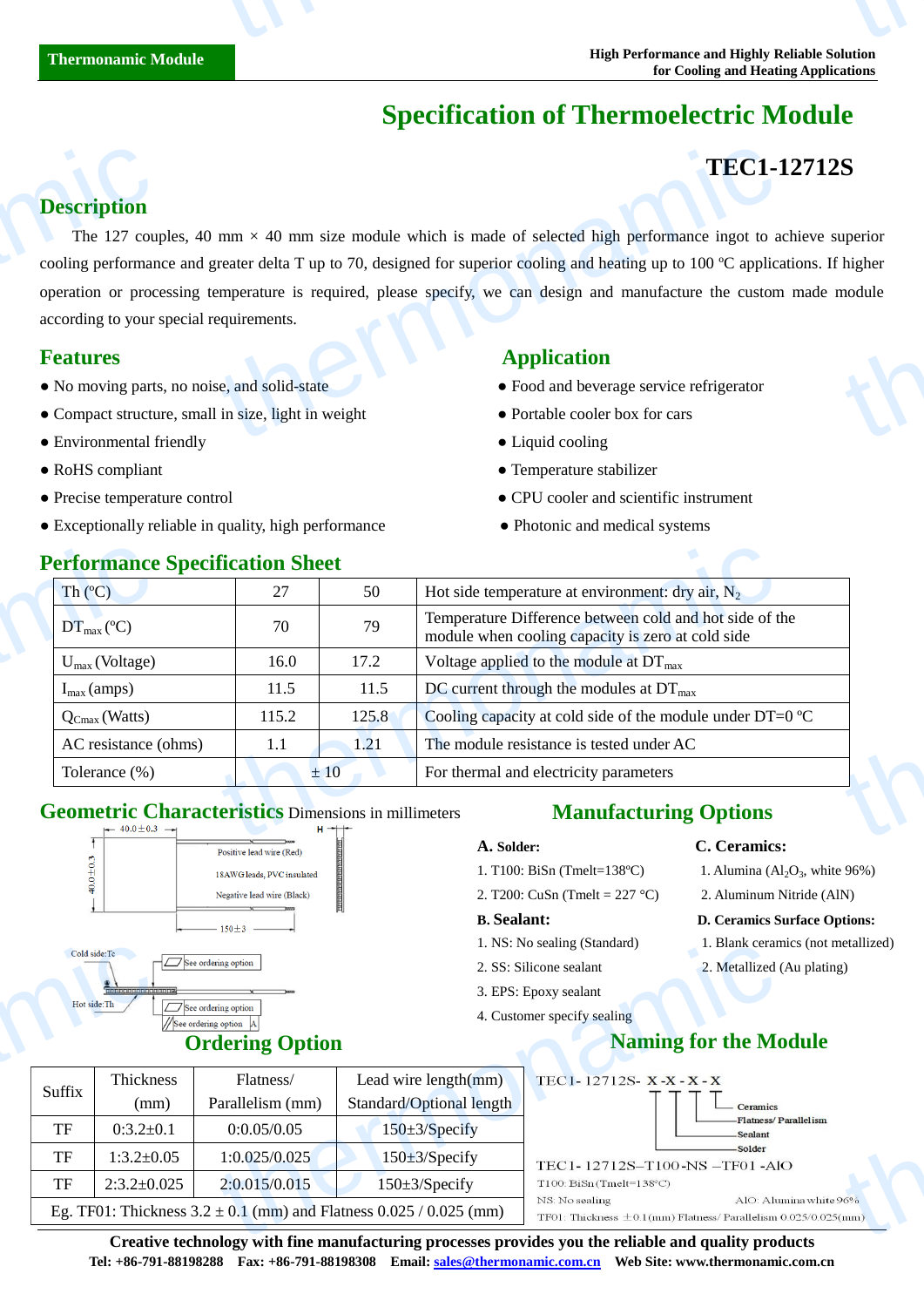# **Specification of Thermoelectric Module**

## **TEC1-12712S**



**Creative technology with fine manufacturing processes provides you the reliable and quality products Tel: +86-791-88198288 Fax: +86-791-88198308 Email: sales@thermonamic.com.cn Web Site: www.thermonamic.com.cn**